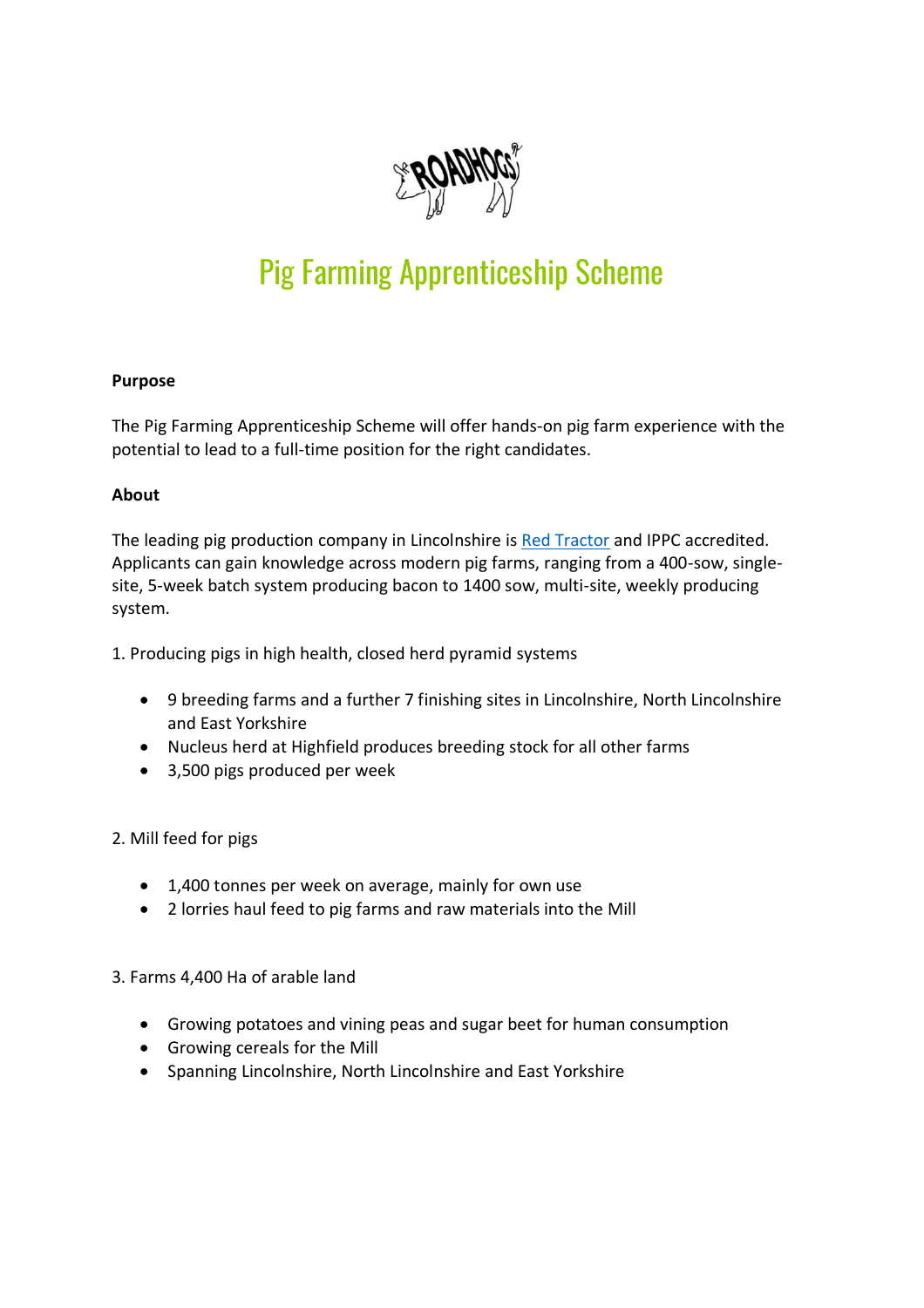## **Apprenticeship Course:**

- Some veterinary medicine sessions
- Nutritional training session
- Collaborative industry trials
- Working on a 1400-sow, muti-site, weekly producing system
- Training to use automated technology from Gestal, Skov, Dicam, ESf's + Air source boilers
- AI semen storage & analysis; sow feeding patterns during gestation, gilt development & integration; specifics of gilt feeding during gestation
- Farrowing preparation for farrowing; farrowing itself, how to maximise milk production; piglet interventions; how to get the best weaner; how to prep the sow for service
- Weaners how to get the best transition to post weaned life
- Growers/finishers how to maximise production through the growing period; what is important to produce a good, finished pig
- Welfare topis Five Freedoms, natural habitat and instincts, recognising pain, behaviours, euthanasia
- Learning about Slurry Acidification, giving a better environment to pigs and people
- Experiencing a mixture of fully-slatted and straw-based pig farming
- Learning about dry and liquid feed
- Mill feed production

#### **Along with:**

#### **Developing Effective Apprentices 3-day course**

Covering Working effectively in a Team – Developing Communication – Working Efficiently.

The workshop is delivered in an interactive style providing participants the opportunity to discuss their experiences in teams enabling them to raise concerns and ideas to develop problem solving skills.

#### **Group Size**

6 – 10 candidates

#### **Duration**

12-18 months

#### **The Offer:**

- **£8.54 - £9.84 + OT** (depending on age)
- After 3 months, candidates can enrol in the Company pension